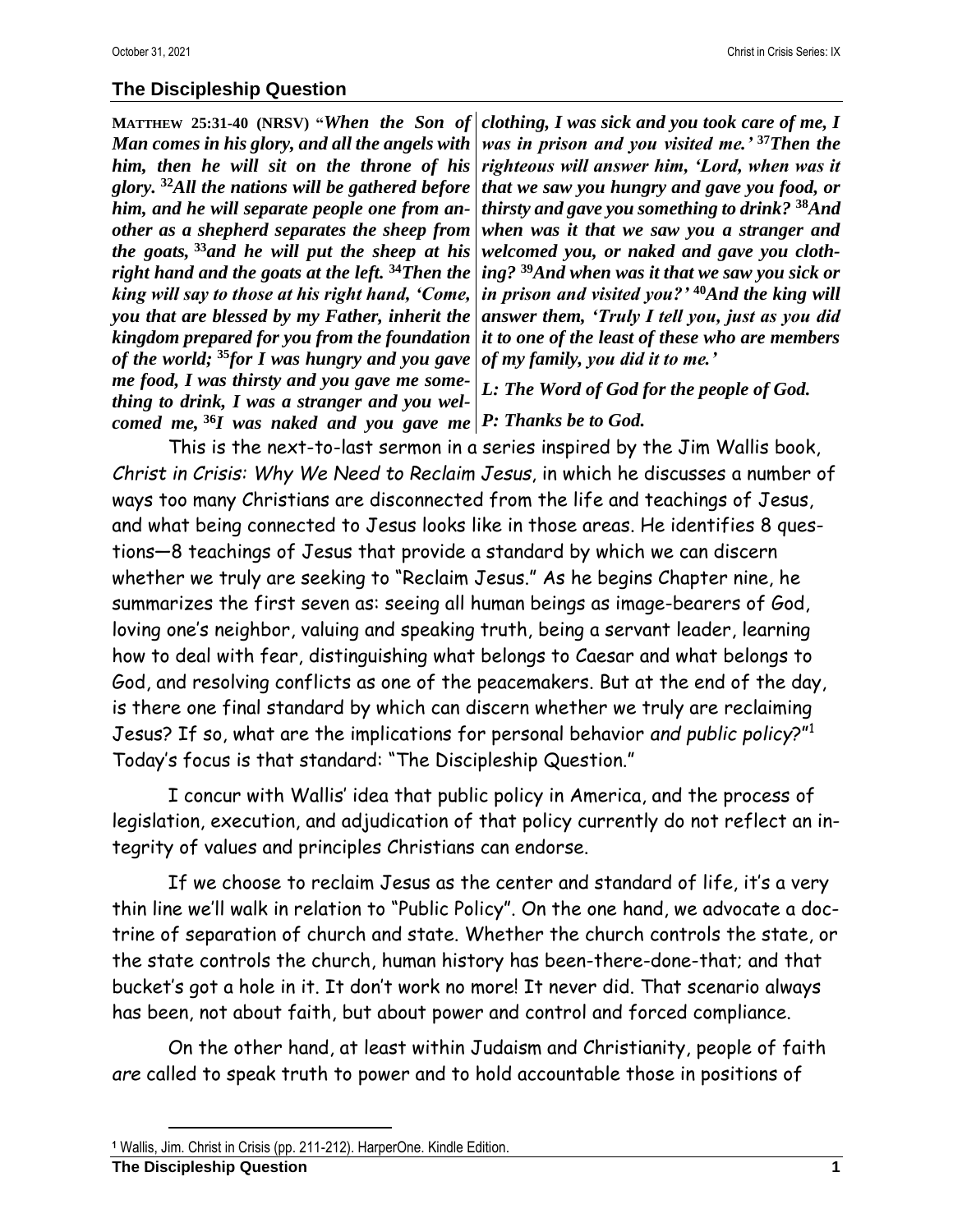public service who have mutated service into power, and then abused that power.

The problem is, there's been no common standard by which people of faith can stand accountable in relation to public policy. Evangelicals and political conservatives emphasize the need for personal responsibility, Mainline Christians and political liberals emphasize the need for social responsibility—each to a relative neglect of the other. There's no middle ground, no overlap, no consensus.

Evangelicals make compassion about personal charity and separate it out from public policy. I might even go along with that if I could see it put into practice. I do agree that there's enough wealth represented within the American church to end hunger and homelessness—with minimal government involvement.

The government got involved because the church and people of faith didn't. It wasn't always that way. Social Security was signed into law by a president who was still in office when I was born. Medicare, SNAP, Temporary Assistance for Needy Families, Medicaid, Earned Income Tax Credit, Housing Assistance, all have come into being during our lifetimes because individual people of faith and the infamous "private sector" weren't meeting the need—and not for a lack of resources. So we pay it in the form of taxes instead of charitable contributions, because too many people of faith won't participate otherwise.

But let's go there. Let's advocate for individuals and the private sector to take over issues of human hunger and homelessness and healthcare and equitable housing. In Matthew 25 we have both a standard and a precedent. Jim Wallis calls this the "It was me" teachings of Jesus: "When you fed a hungry person, it was me. When you visited a person in prison or clothed person who was naked, it was me. *I* was hungry, *I* was thirsty, *I* was in prison, *I* was naked… And you either did, or you didn't, reach out a helping hand." And note: this is a text of judgment from a teacher who normally was not judgmental. The sheep and the goats are separated.

The hardest tests of discipleship are how we relate to our enemies and how we relate to the "least of these"—the poor, the vulnerable, the powerless, the young, and the old. The issue really isn't whether the hungry are feed by the government or by the private sector, because, even with all the government programs and private sector involvement, there still is massive hunger and homelessness.

Here's the thing: to make a blanket assumption that all poverty and vulnerability are self-chosen, and to assume that to help is to "enable" laziness and irresponsibility, is to fail the test of discipleship. Can you point to a single time when Jesus qualified helping the poor or taught his followers to do so?

In this text, "I was hungry, I was thirsty, I was naked… And you either did or you didn't reach out to help." Matthew places this text as the last teaching of Jesus—perhaps as a summary of his life and teaching—before his arrest.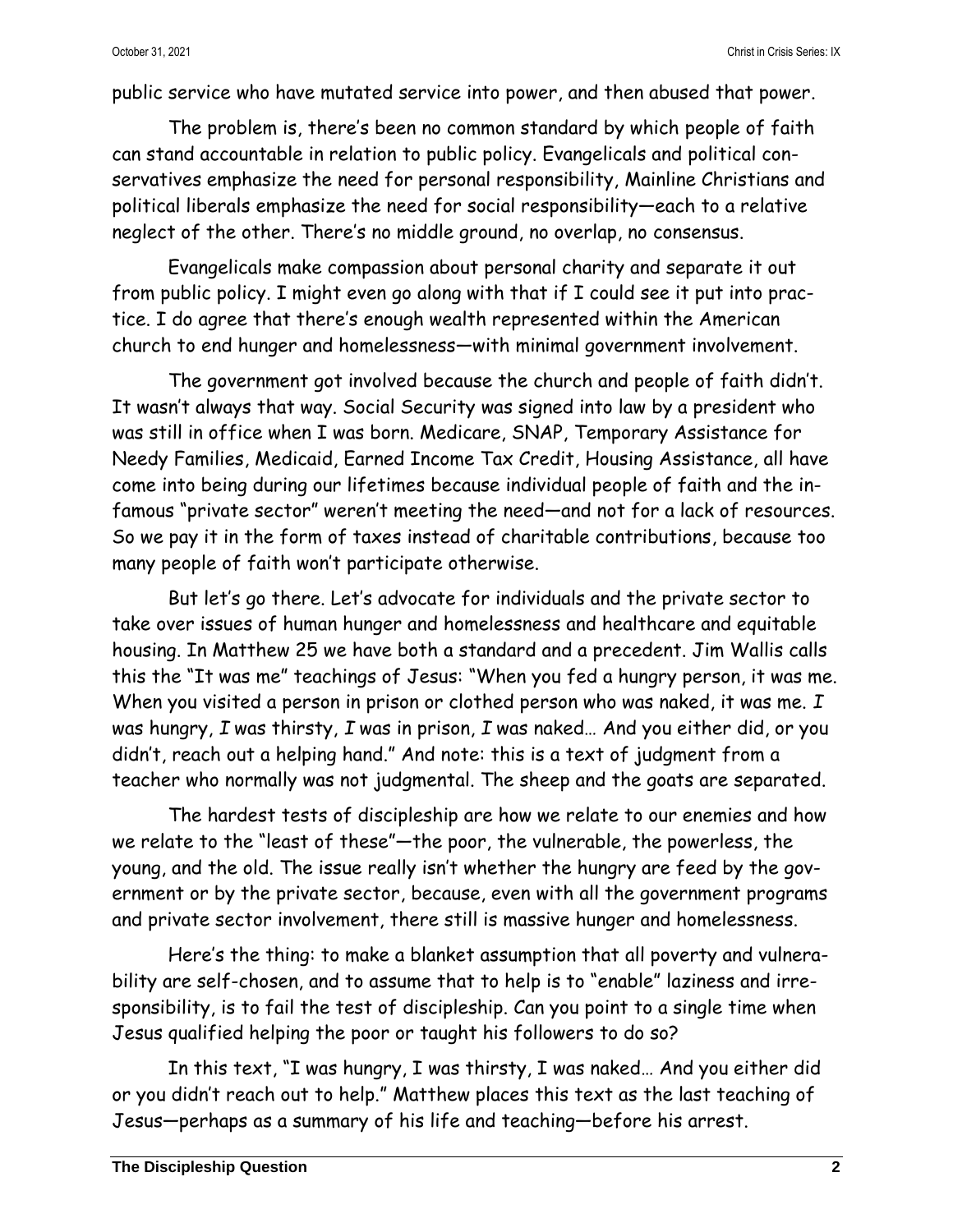In the evangelical church in which I grew up, I don't recall ever hearing a sermon or a Sunday School lesson about this text. Everything was about personal salvation, with virtually nothing about what to do once you were saved, except don't drink, don't smoke, don't dance, and don't have sex before marriage—oh, and go out and witness and get other people saved. As I was growing up, I thought the only purpose for the church was to make sure people didn't go to hell when they died.

Now, I'm not discounting the importance of personal salvation. But nothing in Jesus' teachings or in the Gospels or in the New Testament Epistles supports a "Salvation Only" approach to faith.

The word, "disciple" means one who follows. I submit that salvation and discipleship are synonymous. If salvation is believing in Jesus, and if discipleship is following Jesus, I find it implausible that one person would follow another unless he or she believed in that someone. Does that make sense? The act of following is a demonstration that one already has believed.

And what does it mean to follow someone—in this case, Jesus? In the Matthew passage this morning, it's clear: "I was hungry, and you either did or did not give me something to eat." A more direct question is what are the consequences of not following Jesus?

The sheep and the goats are separated, and the judgment that falls upon the goats is unexpected; they can't believe their inaction toward the poor merits God's judgment. The goats are expecting the praise of God for their other accomplishments. The Pharisee prayed, "I fast twice in the week. I give tithes of all that I possess!" Why then, are the goats being cast into the lake of fire? Because they have measured their faith by a standard other than what they've done or not done to the least of their brothers and sisters.<sup>2</sup>

And note, Christ comes, not in the form of the person feeding the hungry, but in the form of the person who is hungry! And the applications are unending— "the least of these" includes most of humanity at one time or another. Matthew 25 is saying to us, "Here is what we can do: Stand up to serve and defend those most at risk at this crucial moment in relation to personal and public life."<sup>3</sup>

Works righteousness? No. This is not a check list for us to follow to get into heaven.

I have a friend who is an architectural engineer. In the early 1960s he was finishing his master's degree at Georgia Tech. All he lacked was his thesis. He had to turn in three copies, and none of them could be carbon copies. He had hired a typist, and was paying her a dollar a page to type his thesis—on a typewriter. His

<sup>2</sup> Ibid., p. 216.

<sup>3</sup> Ibid., p. 222.